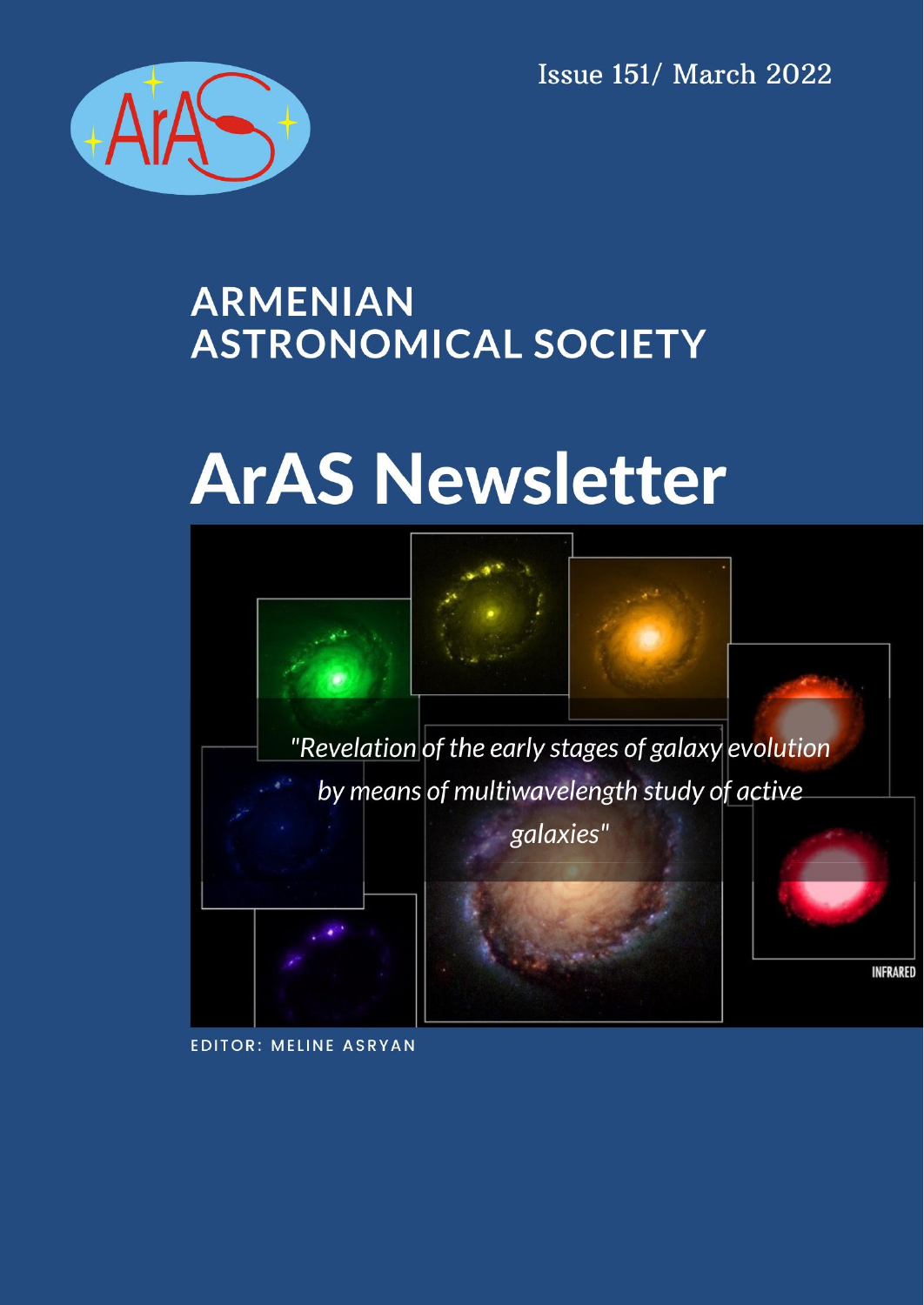# **CONTENTS**

#### **NEW ArAS MEMBERS**

| We Continue to Grow!                                                                              | 2              |
|---------------------------------------------------------------------------------------------------|----------------|
| <b>Local News</b>                                                                                 |                |
| Revelation of the Early Stages of Galaxy Evolution by Means of Multiwavelength Study of $\vert$ 3 |                |
| <b>Active Galaxies</b>                                                                            |                |
| New Publications in Famous International Scientific Journals                                      | $\overline{4}$ |
| <b>Anniversaries</b>                                                                              |                |
| Misha Kazarian's 90 <sup>th</sup> Anniversary                                                     | $\sqrt{5}$     |
| Vigen Malumian's 90 <sup>th</sup> Anniversary                                                     | $\overline{6}$ |
| Karine Sahakian's 85 <sup>th</sup> Anniversary                                                    |                |
| <b>Obituaries</b>                                                                                 |                |
| Famous Astronomer Hrant Tovmassian Passed Away                                                    | 8              |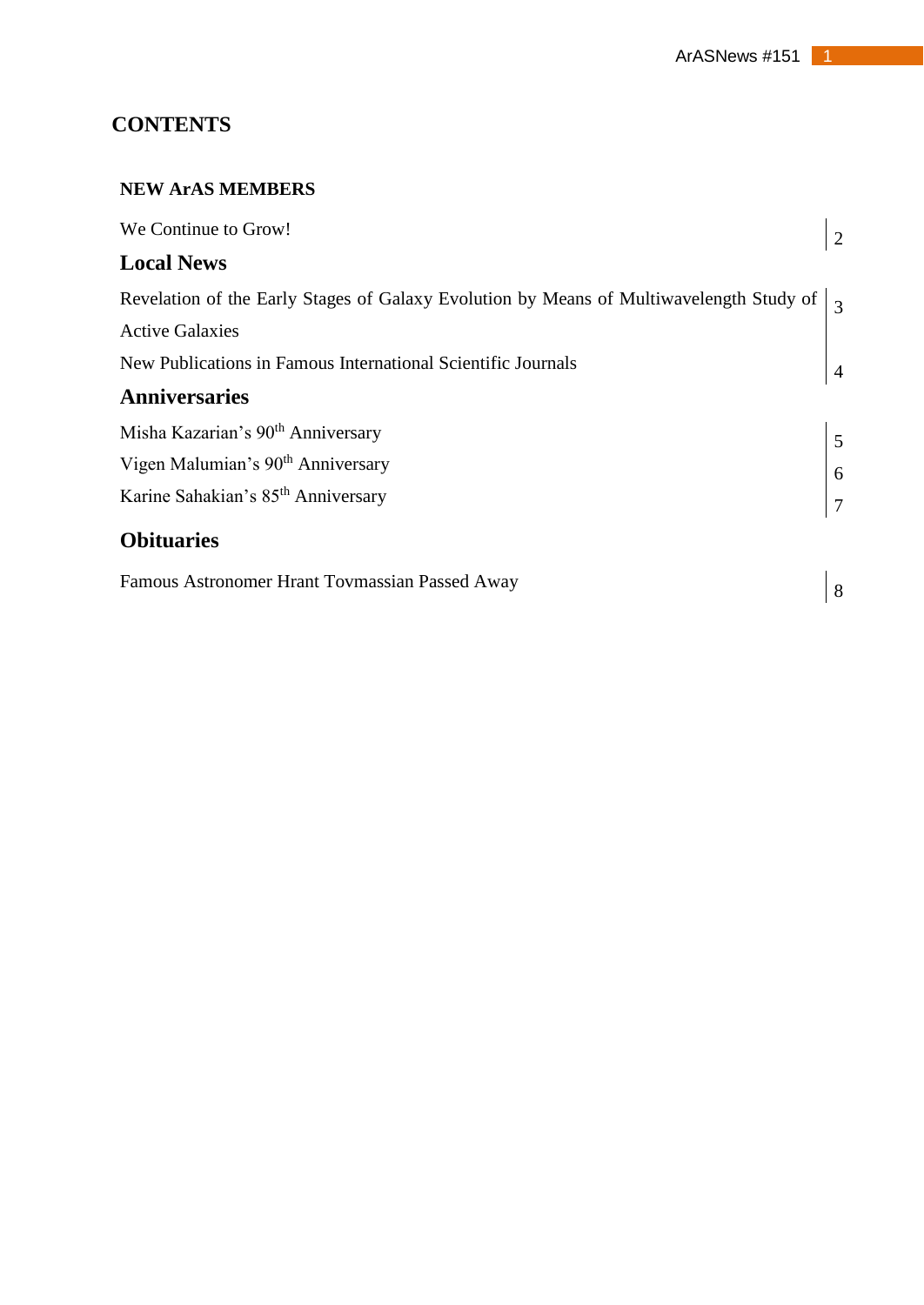# **NEW ArAS MEMBERS**

#### **We Continue to Grow!**

*Armenian Astronomical Society is happy to welcome two new members to the organization. Karen Gigoyan, Assistant Astronomer in the department of Astronomical Surveys of BAO, and Meline Asryan, ArAS e-newsletter editor (since 2021) and* Press-Secretary of BAO joined our family this March.





Karen Gigoyan Meline Asryan

*Together with new people, we are an NGO of 100 members, including 11 founding, 1 honorary, 73 full and 18 junior members.*

*We would also like to congratulate Hasmik Andreasyan with her new position as ArAS treasurer. We wish her best of luck in this new job.*



Hasmik Andreasyan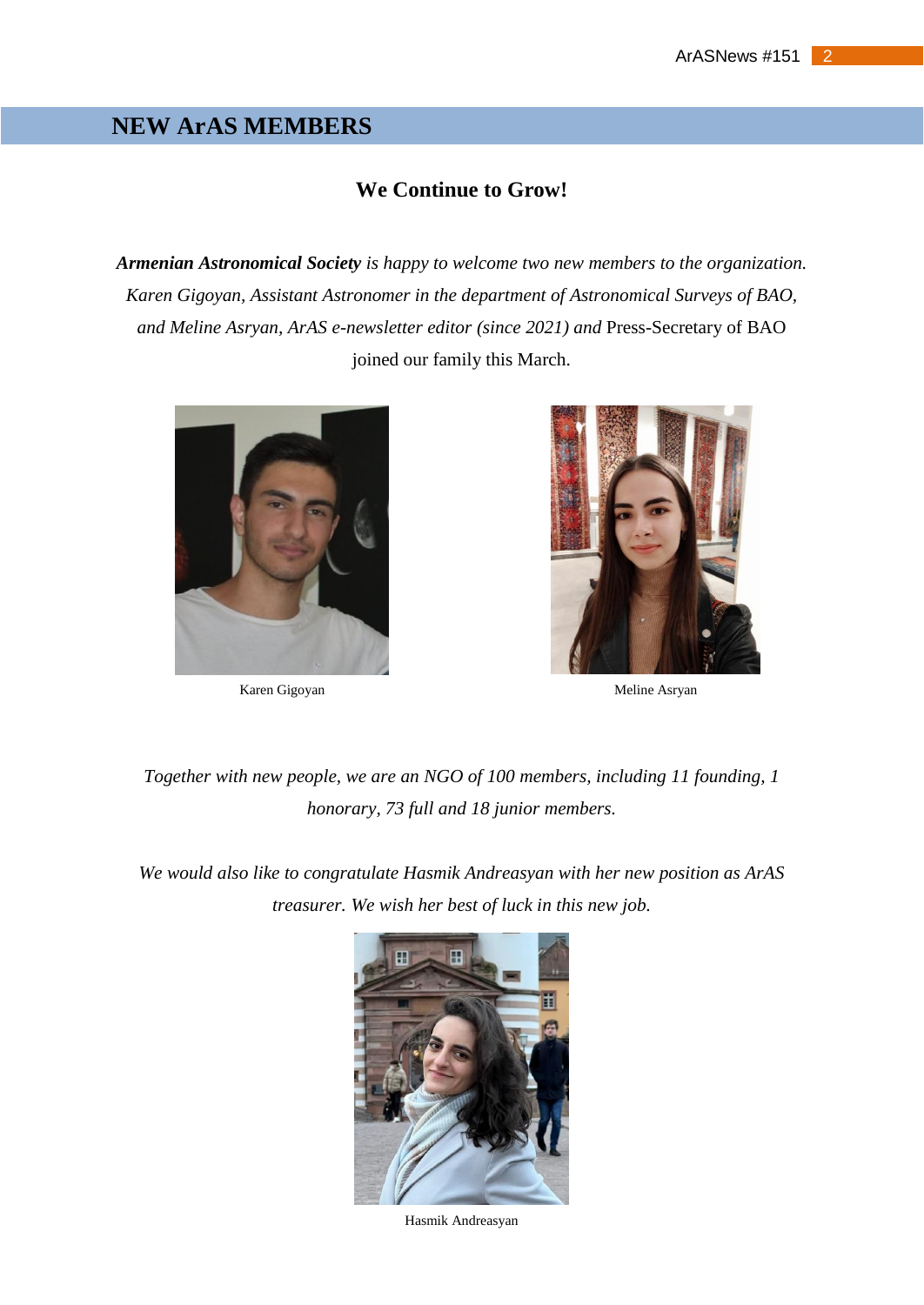# **LOCAL NEWS**

# **Revelation of the Early Stages of Galaxy Evolution by Means of Multiwavelength Study of Active Galaxies**

As it was announced in ArASNews issue 146, one of the two BAO research topics that were included in the list of guaranteed scientific topics for funding announced by the Science Committee of the Ministry of Education, Science, Culture and Sports of RA was "Revelation of the early stages of galaxy evolution by means of multiwavelength study of active galaxies". The head of the research group is Areg Mickaelian, Director of BAO.

The project is being successfully implemented. 6 scientific articles have already been

published. As for final results, they'll be presented at the European Annual Astronomical Conference in June 2022 and at the General Assembly of the IAU in August 2022.

We are glad to inform you that the project has a [newly](https://www.bao.am/activities/21AG-1C053/index.html)  [launched](https://www.bao.am/activities/21AG-1C053/index.html) website where you can learn about the details.



*"…Based on X-ray, infrared (IR) and radio sources, a large homogeneous sample of active galaxies will be constructed, which will significantly supplement and enrich the list of active galaxies found in the optical range. Morphological research will be carried out and interacting pairs/multiples and merging galaxies will be revealed to study interactions and merging. The luminosities of galaxies and X-ray/opt, IR/opt and radio/opt flux ratios will be calculated: many new high luminosity objects will be discovered. The physical properties of active galaxies will be studied, in particular the star formation rate and the relationship between Xray/UV/opt/IR/radio. Based on the changes in the obtained physical properties over distances, the regularities of the early stages of the evolution of galaxies will be revealed. A large homogeneous multi-wavelength catalog of active galaxies will be published."*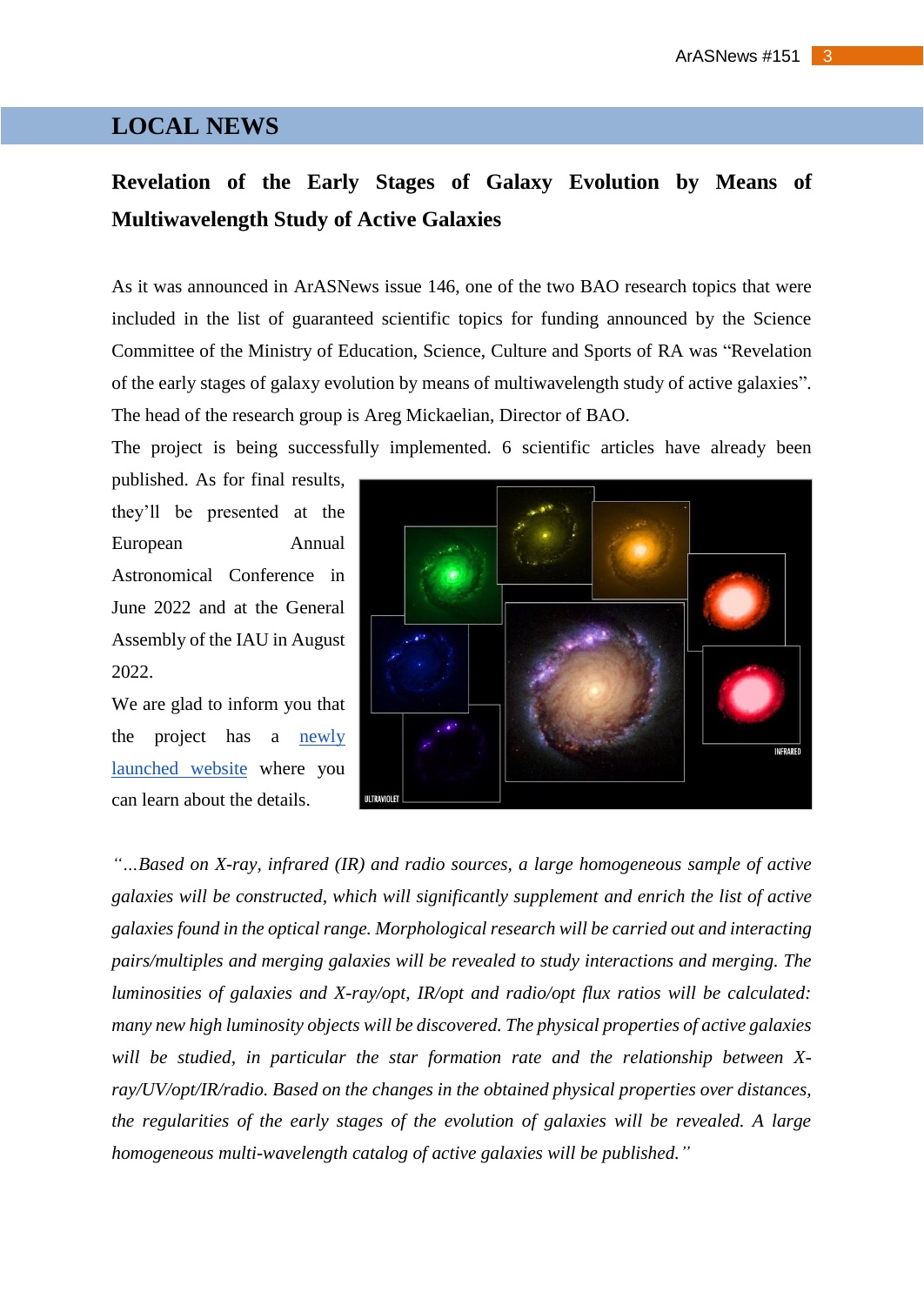

#### **New Publications in Famous International Scientific Journals**

Armen Sedrakian, Arus Harutyunyan, Mark Alford

Researchers of the Byurakan Astrophysical Observatory, head of "Cosmic Compact Objects and Relativistic Gravity" Research Department, Foreign Member of NAS RA Dr. Armen Sedrakian and Research Associate of the same Department Arus Harutyunyan published papers in Physical Review D and Particles international scientific journals in collaboration with Mark Alford, a theoretical physicist and chair of the Department of Physics at Washington University in St. Louis.

The bespoke papers are ["Bulk Viscous Damping of Density Oscillations in Neutron Star](https://www.mdpi.com/2571-712X/3/2/34?fbclid=IwAR25O4YPBgHCN453pACYx0DroM3irTLcvAr-JVBnwKh9-MOMx6mZ1eE4RoI)  [Mergers"](https://www.mdpi.com/2571-712X/3/2/34?fbclid=IwAR25O4YPBgHCN453pACYx0DroM3irTLcvAr-JVBnwKh9-MOMx6mZ1eE4RoI) and ["Bulk viscosity of baryonic matter with trapped neutrinos".](https://journals.aps.org/prd/abstract/10.1103/PhysRevD.100.103021?fbclid=IwAR1b3-8f3oa6_Bx6430f--206Jg8KDHDh3RVg-O1yy14eoLNKG2X0E3fHCU) They are devoted to the discussion of the damping of density oscillations in dense nuclear matter in the temperature range relevant to neutron star mergers and the study of bulk viscosity arising from weak current Urca processes in dense baryonic matter at and beyond nuclear saturation density.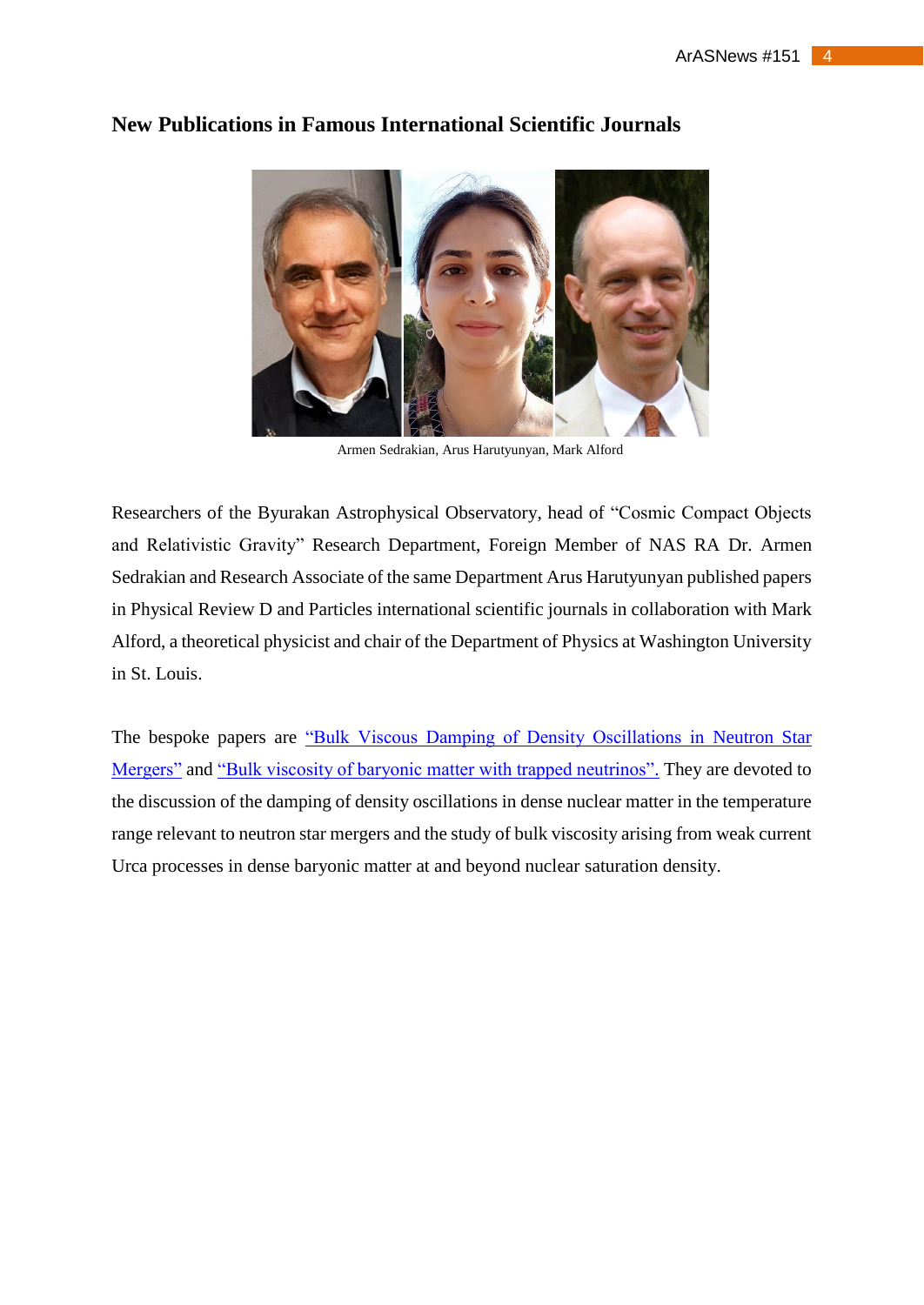# **ANNIVERSARIES**

## **Misha Kazarian's 90th Anniversary**



Misha Kazarian

On March 5, Misha Kazarian would celebrate his 90<sup>th</sup> anniversary. He was one of the most famous Armenian astronomers in the field of extragalactic astronomy, professor of YSU Faculty of Physics, long-term head of the Department of Astrophysics and the *author of Kazarian Galaxies.*

Misha A. Kazarian was born on March 5, 1932, in the city of Maralik, Armenia. In 1958, he graduated from the Yerevan State University (YSU)․ He worked at Byurakan Astrophysical Observatory (BAO) in 1958- 1980. In 1968, he defended his PhD thesis under the supervision of Professor Grigor Gurzadyan, while in 1990 he was awarded

the degree of Doctor of Sciences in Physics and Mathematics.

Since 1968 Kazarian worked at YSU Chair of Astrophysics, first as a lecturer, and later (from 1990) as a professor. He was the head of the Chair of Astrophysics in 1994-2005. In 1980- 1990, he held the position of the head of YSU artificial satellites observation station.

Kazarian's research was devoted to H-alpha stars, cometary nebulae, galaxies with UV excess. He published more than 100 papers in Astrofizika / Astrophysics, Communications of BAO and Astrophysics journal. He presented reports at various international conferences.

*706 galaxies with UV excess were recorded and later named as Kazarian galaxies*. 120 out of these objects have been studied photometrically and spectroscopically by Kazarian et al. with BAO 2.6m and SAO (Russia) 6m telescopes.

Kazarian made a significant contribution to the training of many Armenian astronomers. He was a member of the International Astronomical Union, the European Astronomical Societ and the Armenian Astronomical Society.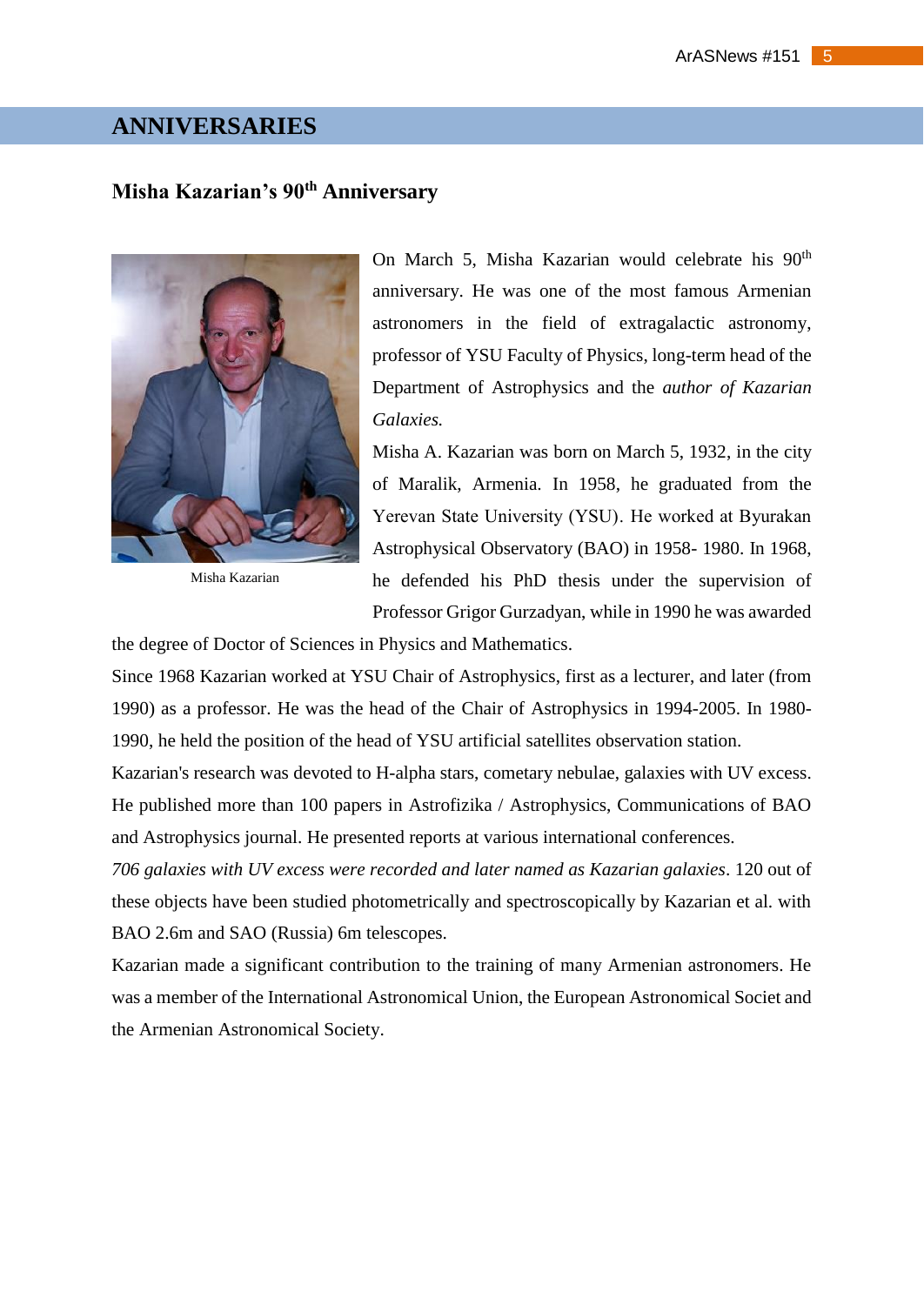# **Vigen Malumian's 90th Anniversary**



Vigen Malumian

On March 11, Prof. Vigen Malumian would celebrate his 90<sup>th</sup> anniversary.

Prof. Malumian was born on March 11, 1932 in Yerevan, Armenia. Prof. Malumian's main research interests include investigations of isolated and double galaxies, groups of galaxies, radio galaxies, quasars and other radio sources in both radio and other wavelengths ranges. On these and some other scientific topics he published more than 80 papers, presented a number of talks at different international scientific meetings.

Prof. Malumian worked at the Byurakan Astrophysical Observatory for more than half a century. He was a leading scientific researcher (since 1995),

member of the Scientific Council and Council for Scientific Degrees of the BAO.

Malumian lectured at the Yerevan State University for many years. Since 1995 he was a Professor and has contributed significantly in preparation of Armenian astronomers as well. Prof. Malumian was a member of IAU (since 1997), EAS and one of the founding members of ArAS.

On March 7, 2022, one of the seminars held at the BAO was devoted to Malumian's memory. The speaker was BAO Senior Research Associate Ruben Andreasyan, who presented a talk on V. Malumian's life and activities.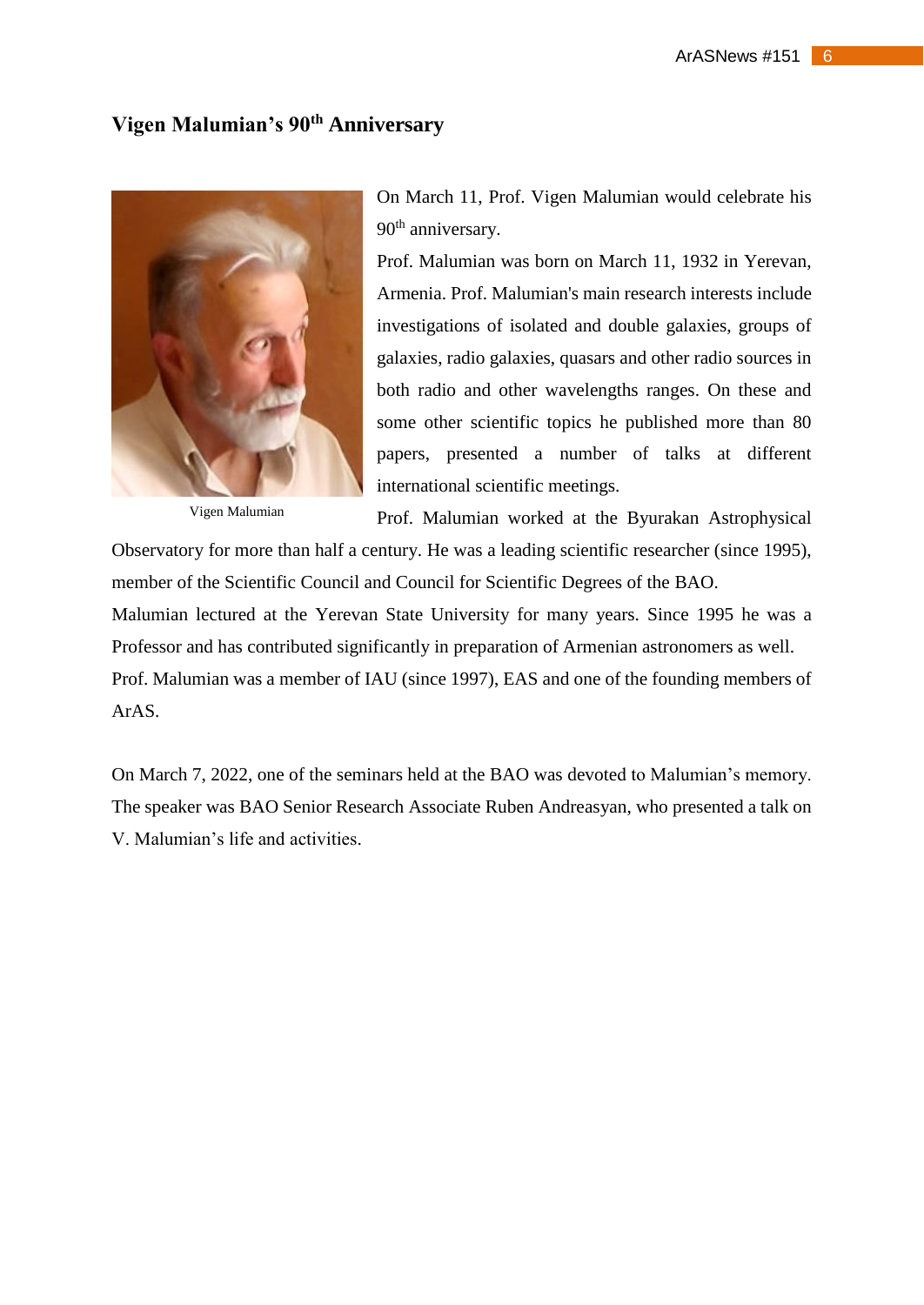# **Karine Sahakian's 85th Anniversary**



Karine Sahakian

On March 15, Dr. Karine Anushavan Sahakian, one of the best astronomers-observers at the Byurakan Astrophysical Observatory (BAO) working in the field of extragalactic astronomy would celebrate her 85<sup>th</sup> anniversary.

Karine Sahakian was born on March 15, 1937. In 1958, she graduated from the Yerevan State University (YSU) Chair of Astrophysics and started working at the Byurakan Astrophysical Observatory (BAO). In 1972, she defended her Ph.D. theses under the supervision of Prof. V.A. Ambartsumian. She was a senior research associate at BAO.

K. Sahakian's main research field was extragalactic astronomy, and the research interests were photometric and spectroscopic studies of Markarian galaxies, especially their central structure, as well as stellar associations and superassociations in galaxies.

K. Sahakian made a lot of observations with the Byurakan telescopes, particularly the largest 2.6m telescope. Dr. Sahakian was an author of several dozens of scientific papers and a book titled "Manual of young astronomer" (1969, Yerevan). She passed away in 1993.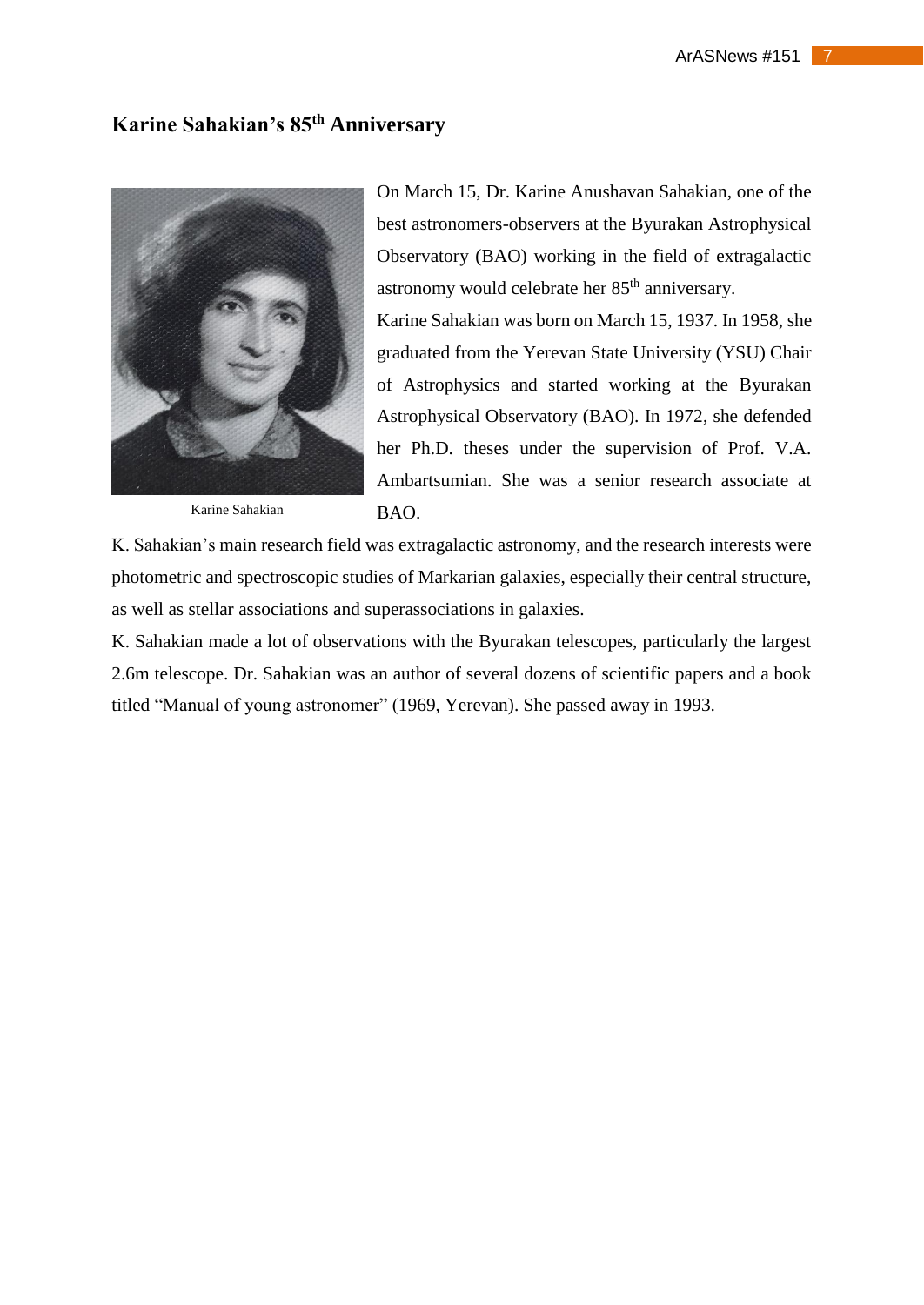# **OBITUARIES**

#### **Famous Astronomer Hrant Tovmassian Passed Away**



It is with great sadness that we announce to you the passing of Hrant Tovmassian, one of the most famous Armenian astronomers.

It is hard to overestimate his numerous scientific results, as well as administrative, teaching, editorial, and organizational activity. Most of Tovmassian's very productive creative life passed in the Byurakan Astrophysical Observatory (BAO), and later continued successfully in Mexico. The significant part of achievements of the Armenian astronomy in the field of radioastronomy is connected with Tovmassian's name, and during the last years, he obtained important results also in other fields of astronomy.

Hrant M. Tovmassian was born on June 3, 1929 in Yerevan. He graduated the Yerevan State University (YSU) Department of Physics in 1953. The same year he joined the staff of the BAO. He was a post-graduate at BAO in 1953-1956, and took his Ph.D. degree in Physical-Mathematical Sciences in 1958 under the supervision of Prof. S.E. Khaikin ("Increase of the sensitivity of interferometric radio telescopes"). In 1969, at the age of 40 (one of the youngest), Tovmassian became a Doctor of Physical-Mathematical Sciences (thesis: "Optical and radio studies of galaxies and clusters of galaxies").

H. Tovmassian was the Scientific Secretary of BAO in 1968- 1972, Head of Laboratory in 1972-1992, Deputy Director of BAO on Science in 1979-1986, Leading Research Associate and Head of a research group since 1986. Tovmassian lectured at the YSU Chair of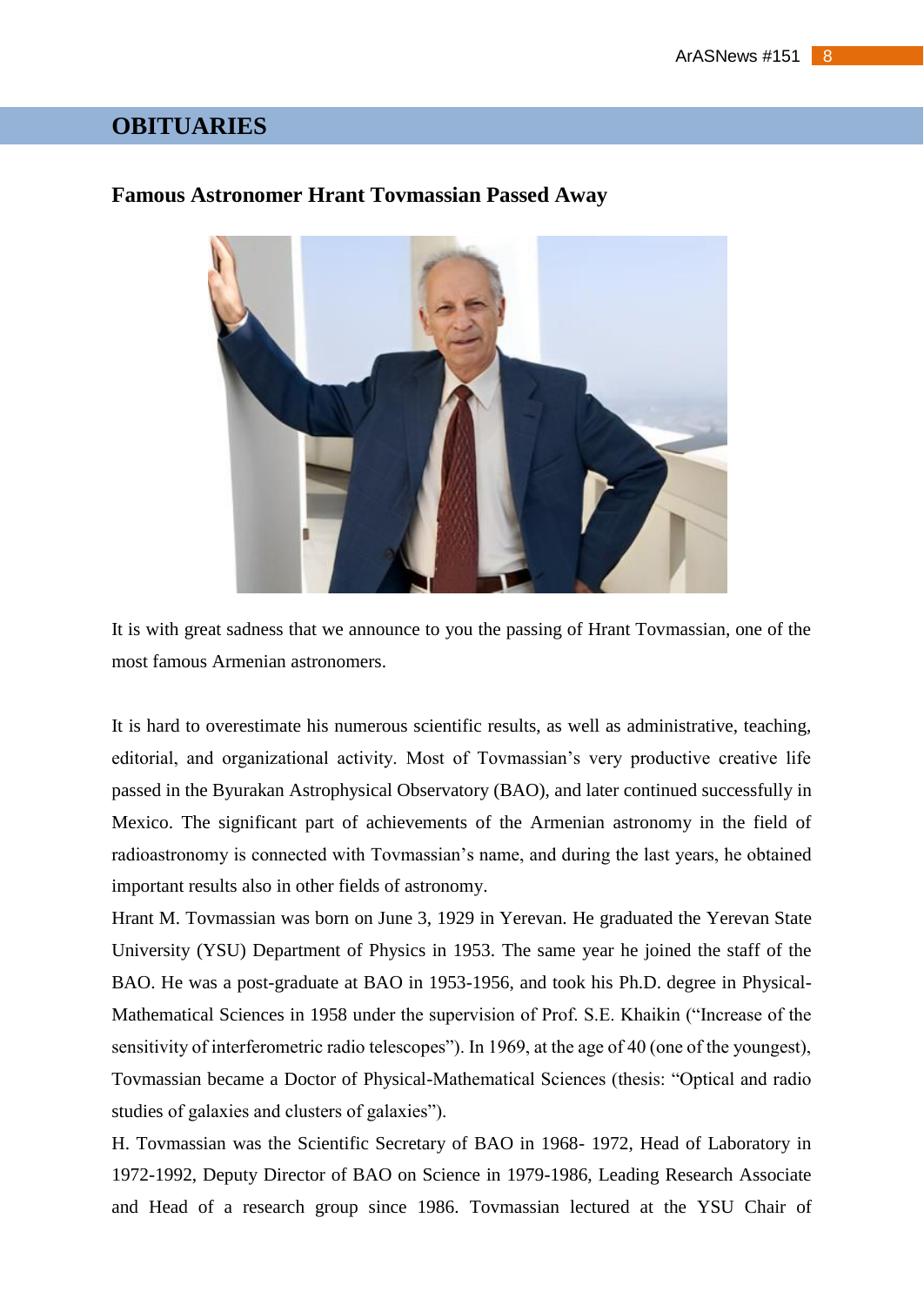Astrophysics in 1967-1992, and became a Professor in 1986. Since 1992, he worked at Instituto Nacional de Astrofisica, Optica y Electronica (INAOE, Puebla, Mexico) as a scientist of title "C". During different years, he also worked and mainly made radio observations in UK, Australia, USA, Germany, Spain, and South Korea. He was the supervisor of numerous theses both in Armenia and Mexico.

Prof. Tovmassian's main research fields were radiogalaxies, radio properties of Markarian galaxies, space astronomy, groups of galaxies, flare stars. His main scientific results may be given as:

 1960s-1970s, Radio observations of more than 1000 Markarian galaxies on radio telescopes of the USA and FRG. Discovery of radio emission from Seyferts and BL Lac objects among them. Revealing differences of radio emission between Sy1 and Sy2 galaxies.

 1970s, Radio observations of a few hundred clusters of galaxies and a consequent identification of detected radio sources with individual galaxies. It was shown that radio sources occur mainly in clusters of Bauts-Morgan type I, clusters having only one very bright galaxy.

 1970s, by means of radio continuum (HII) and monochromatic (H I) observations of  $\sim$ 20 young stellar clusters it was shown that around some of them exist expanding gas clouds.

 1970s-1980s, Discovery of supershort (spiky) flares of duration of a few tenths of a second by observations with specially constructed two-color fast photometer. It was shown that spiky flares usually appear on the declining part or after the usual flares of duration of a few minutes, and that they usually are bluer. It was shown that the multiplicity of forms of stellar flares depend on the position of flare on the star's disc (with V.P. Zalinian, et al.).

• 1980s, Study of the IR radiation of more than 100 late-type giant stars with anomalous chemical composition (excessive abundance of C, Zr, La, etc.); discovery of IR excess for many of them proving the presence of dust shells (with Yu.K. Melik-Alaverdian, et al.).

• 1980s Study of the UV spectra of galaxies by means of the Soviet space observatory Astron; significant increase of radiation at far UV was detected for some galaxies.

 1984-2004, Spectroscopic studies of the Second Byurakan Survey galaxies aimed at study of the sample at B<17; discovery of many new Seyferts, LINERs, Starbursts, BCDGs, etc. (J.A. Stepanian, L.K. Erastova, V.H. Chavushian, H.M. Tovmassian, in collaboration with astronomers from Mexico).

• 1987, Designing and building of the space observatory "Glazar" (40 cm telescope, 1.3 degree field of view), which operated onboard Soviet space station "Mir". About 20 O-type stellar associations were observed at 1640 A. Due to larger influence of extinction at 1640 A, a number of new O-associations were detected in directions of known associations.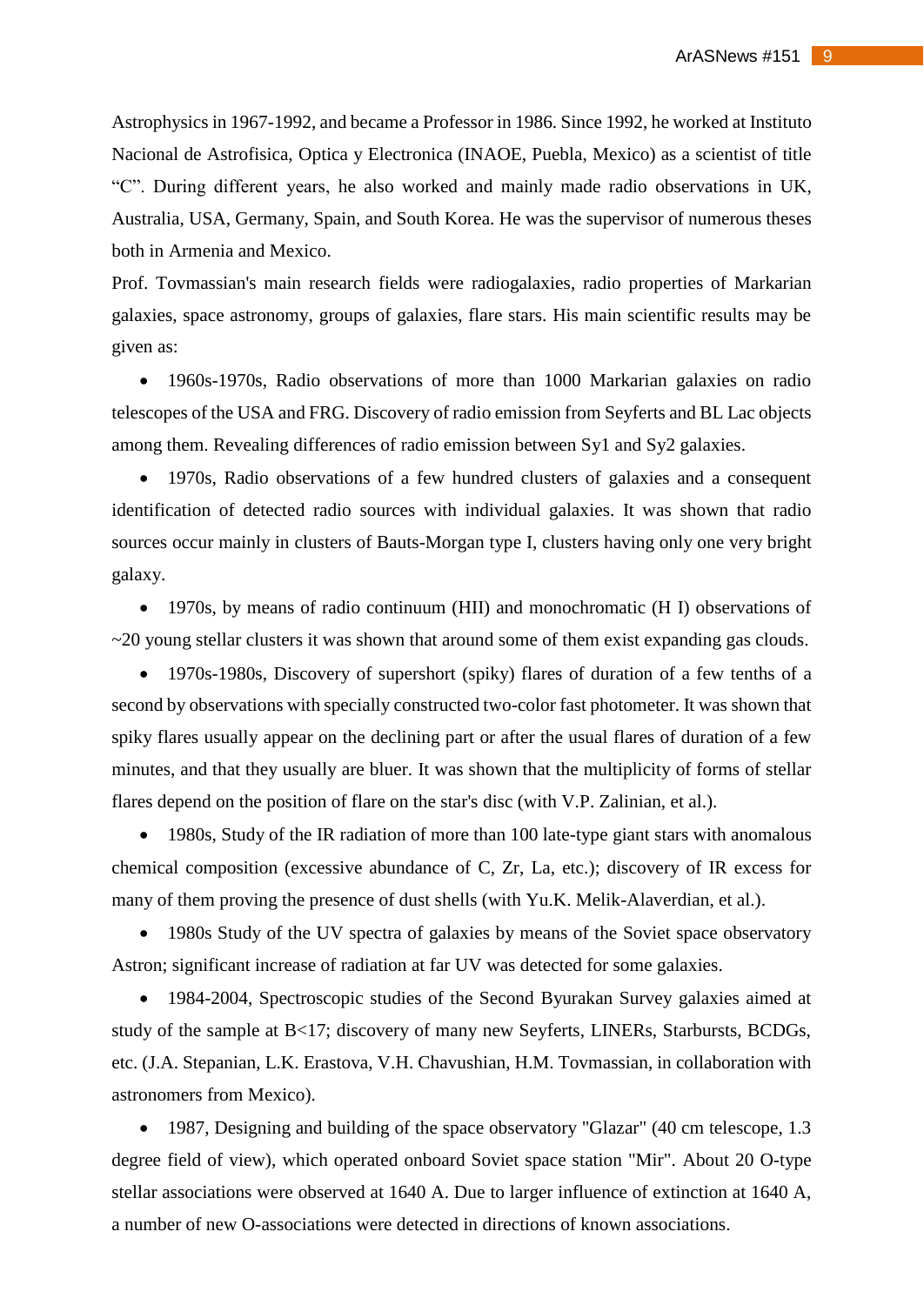• 1990-1996, Study of OB Stellar Associations with the Glazar UV space observatory at 1640 A wavelength; O-B-A type stars were observed in the direction of 20 associations, 93 stars with dust envelopes were found, half of them also being IR sources (with R.Kh. Hovhannessian, R.A. Epremian in collaboration with astronomers from Switzerland).

• 2003, Suggestion of a unified phenomenological model of light curves of stellar flares to explain a wide variety of flares. An assumption was made that a flare consists of a fast and relatively strong rise in brightness followed by a slow and fainter component. The latter is a result of re-radiation of the part of the energy of the prime flare by the photosphere of the star (with V.P. Zalinian, in collaboration with astronomers from Mexico).

Tovmassian's contribution in astronomical instrument-making is also significant. He was the initiator and direct supervisor of the "Glazar" (launched on the Mir Space Station in 1987) and "Glazar-2" (1990) space telescopes, the project of "Ashot" (1988) space observatory, the offset guiding system (1984) and two-channel fast photometer (1987) of "Astron" space observatory. He was a member (1969-1986) of Editorial board and Editor-in-Chief (1986-1991) of "Communications of the Byurakan Observatory", member of editorial boards of "Astrofizika" (1969- 1986) and "Zemlya i Vselennaya" (1975-1996) journals.

Tovmassian was a member of BAO 6 Scientific (1969-1992) and Specialized (1976-1992) Councils, Council of All-Union Astronomical Geodetic Society (VAGO, 1975-1983), Joint USSR NAS and State Space Astronomical council (1978-1991), as well as a number of scientific societies: IAU (1967), EAS (1990), Mexican Scientific Society (1994), and ArAS (2002).

In 1985, for the space project "Astron" he was awarded the State Prize of the Armenian SSR. Prof. Tovmassian published 167 papers in scientific journals, about 50 papers in the proceedings of International Conferences, 12 books, including monographs, textbooks for schools and university courses, and popular books being important for popularization of astronomy in Armenia. Among most important ones are: "Astronomy. Textbook for secondary schools" (1970, 1971, 1973, coauthors: M.A. Arakelian, A.T. Kalloghlian, L.V. Mirzoyan), "Crazy Galaxies" (1974), "Radioastronomy" (1976), "Exploding Worlds" (1979), "Extragalactic radio sources" (1986), and "Radiogalaxies" (1987)